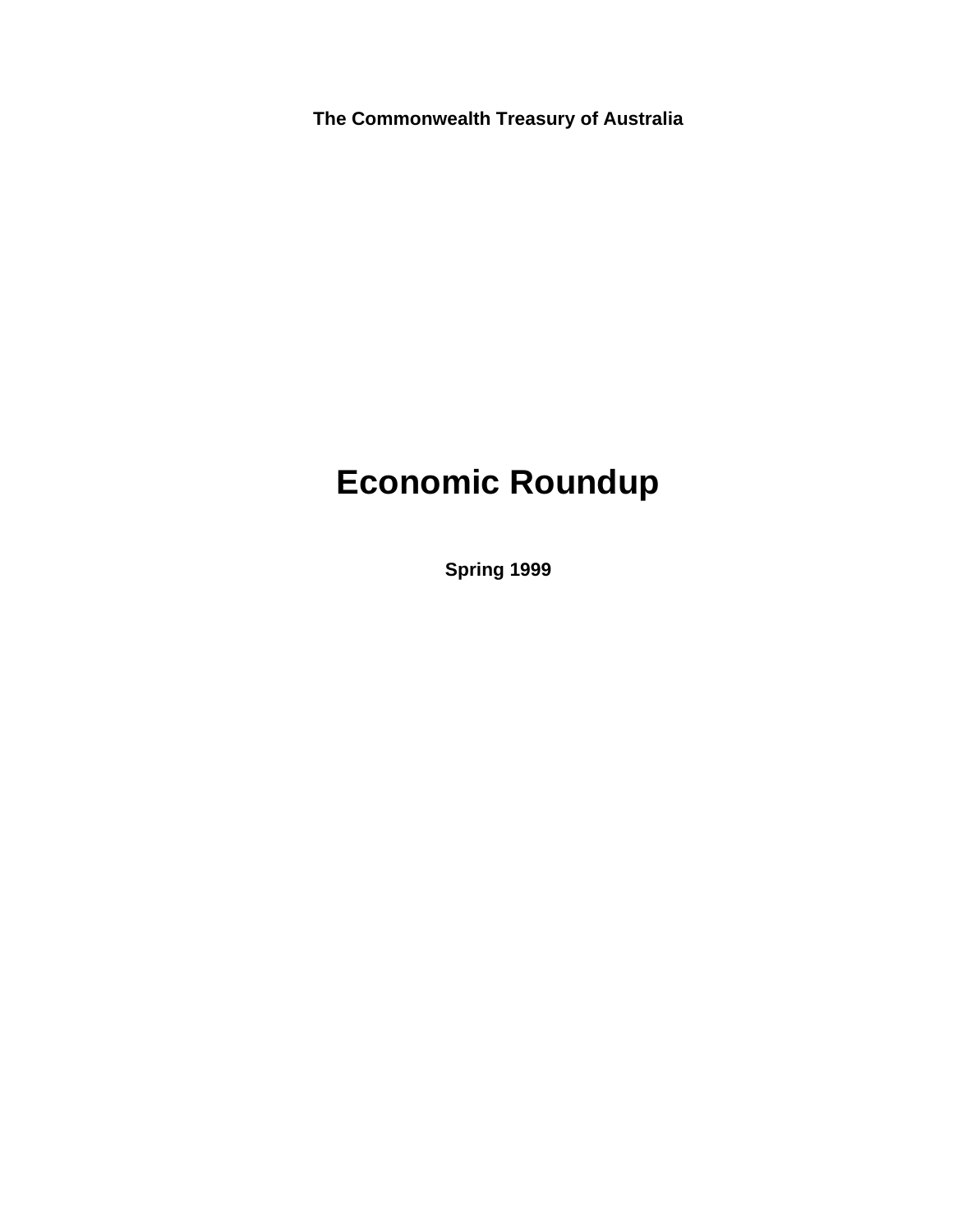©Commonwealth of Australia 1999 ISBN 0642 740208

This work is copyright. Apart from any use as permitted under the *Copyright Act 1968*, no part may be reproduced by any process without prior written permission from the Commonwealth available from AusInfo. Requests and inquiries concerning reproduction and rights should be addressed to the Manager, Legislative Services, AusInfo, GPO Box 1920, Canberra ACT 2601.

The views expressed in the Economic Roundup are commentary only, and should not be considered as advice. You should not act in reliance upon the views expressed in the publication, but should seek independent professional advice in relation to these issues and any proposed actions.

The Commonwealth and the authors disclaim responsibility for loss or damage suffered by any person relying, directly or indirectly, on this publication, including in relation to negligence or any other default.

Copies of this publication may be purchased either on an annual subscription or single issue basis. Subscription details are:

Annual Subscriptions (including postage) \$44.00 Single Issue \$11.00

Annual subscriptions are payable in advance and should be sent to:

NMM — The Treasury National Mailing and Marketing Pty. Ltd. PO Box 7077 Canberra Mail Centre, ACT 2610

For further information regarding subscriptions, contact Roundup Publications Officer, National Mailing and Marketing Pty. Ltd., on 02 6299 6044.

Rates shown include postage within Australia and surface postage overseas. Single issue copies are available for purchase, usually the day following issue, from Government Infoshops which are located in all Australian capital cities phone toll free on 132 447.

A copy of this document appears on the Treasury Website: http://www.treasury.gov.au

The Treasury Website also contains data relating to Commonwealth Debt Management, including quarterly data on total gross outstanding debt of the Commonwealth (central) government, that meet the coverage and timeliness requirements of the IMF Special Data Dissemination Standards. In accordance with the IMF's Special Data Dissmination Standards, quarter-ahead notice of the approximate date of release of the data on total gross outstanding debt of the Commonwealth (central) government, is given on the IMF's Data Dissemination Bulletin Board (http://dsbb.imf.org).

Printed by AGPS, Printing Division of CanPrint Communications Pty Limited